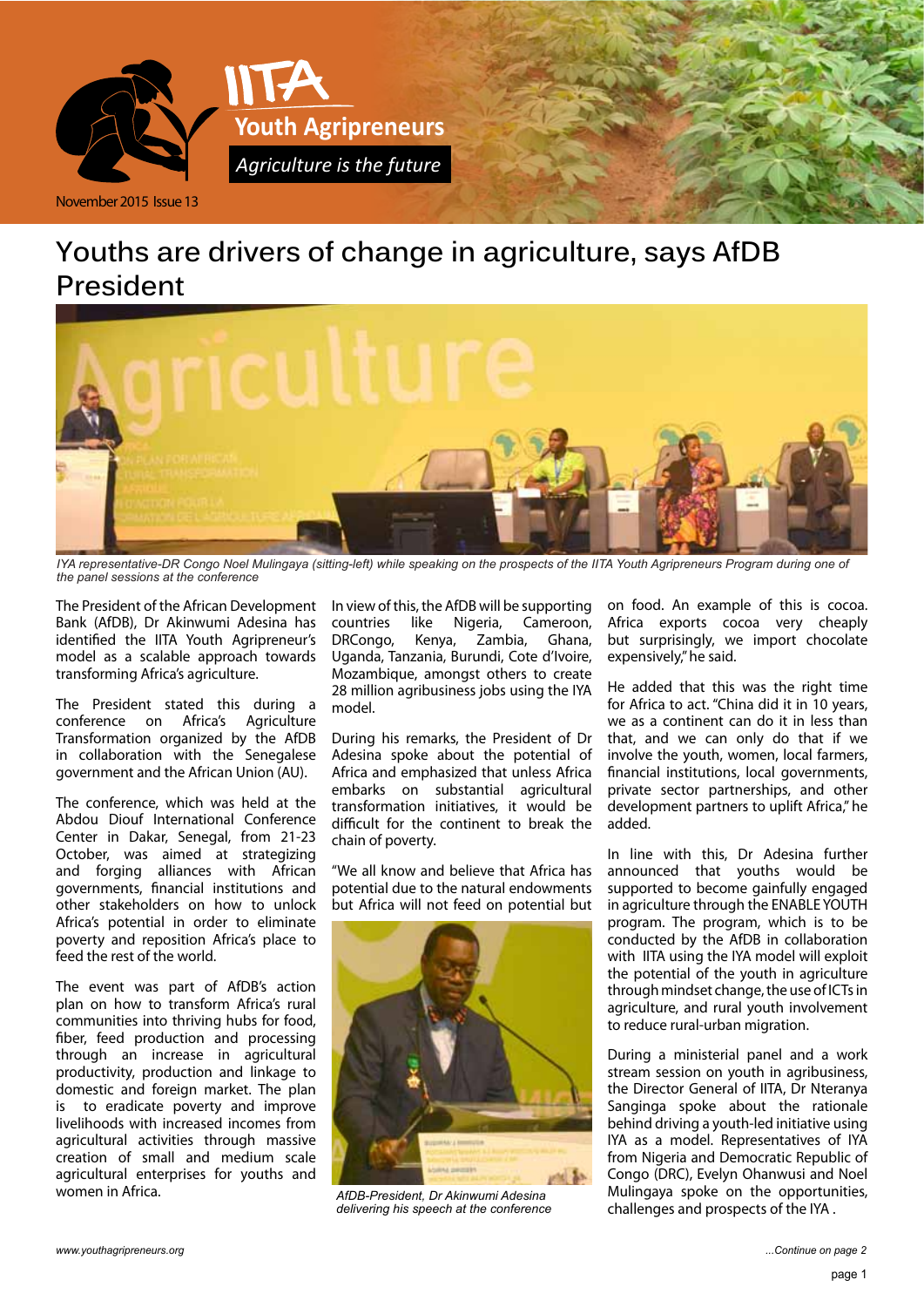Dr Adesina said the IYA model would be adopted and scaled out to other countries in Africa.

At the end of the conference, stakeholders drew action plans to ensure that Africa regains its glory in the agricultural sector. Among the plans is the establishment of a \$300 million dollars facility to de-risk financing for women ownedbusinesses by commercial banks and microfinance institutions. The Bank will also develop Agribusiness Diaspora Bonds to securitize remittance flows for

investments in African agriculture and agribusiness; it will accelerate financing to the agriculture and agribusiness sector through private equity funds; and it will leverage sovereign wealth funds and pension funds to support the long-term financing needs of the agricultural sector, especially for critical infrastructure development. Finally, the Bank will scale up skills enhancement for youths in agriculture and establish an African Youth in Agriculture Financing Facility to support young commercial farmers and youths in agriculture.

Dr Adesina in his closing remarks at the conference reiterated that the above listed were bold decisions and nothing less than bold decisions and stressed that nothing less than bold decisions were needed to transform Africa's agricultural sector and unlock its huge potential. He also stated that all delegates must leave Dakar strongly committed to accelerate implementation of actions on these areas which must be acted upon with a sense of urgency.

# **Dr Sanginga champions the cause of youth-in-agriculture in Africa**



*Debaters at the summit; IITA DG, Dr Nteranya Sanginga (L) with a Research Fellow from ILRI, and James Sumberg (R)* 

Agriculture remains the largest employer of any sector in the economy of most African countries. In view of this, the transformation of the agricultural sector in Africa holds tremendous promise for increased economic growth and creation of employment opportunities for the continent's young people.

Against this background, the MasterCard Foundation organized a two-day summit tagged 'Young Africa Works,' on 29-30 October, at the Old Harbour Conference Centre, West Hotel in Cape Town, South Africa to bring together a community dedicated to finding solutions to youth unemployment in Africa. The summit was aimed at engaging young people, while ensuring that their voices, perspectives and ideas are heard.

During the summit, there were various sessions where issues relating to demand-driven skills in agriculture; agricultural finances and organization; and mixed livelihoods in agricultural value chains were discussed.

Highlights of the two-day event was a debate between two knowledgeable scientists: Prof James Sumberg, a research fellow from the Institute of Development Studies; and Dr Nteranya Sanginga, the Director General of the International Institute of Tropical Agriculture (IITA).

Arguing for the topic; 'Agriculture as a Sector of Economic Opportunity for Youth in sub-Saharan Africa', Dr Sanginga emphasized that about 12 million youths seek to enter the continent's workforce but without success. He stated that although agriculture has lots of opportunities, youths were skeptical about the vast opportunities available due to lack of access to arable land, credit facilities, practical skills, access to market and other core essentials for succeeding in agribusiness.

Using the IITA Youth Agripreneurs IYA as an example, Dr Sanginga argued that with the right skills and support; young men and women could be productively engaged in agriculture.

"Given opportunities and incentives, and mind-set change, rural youth can profitably be redirected toward agribusiness, service provision and market-oriented agriculture, with huge impact upon their rural communities. Different models developed by IITA, AGRA, FARA, and CTA offer stepwise approaches to strengthening the skills of youth in agribusiness and are ripe for expansion and integration", he said.

Arguing against, Prof Sumberg stated that there should be provision for the research component in the concept of agriculture before implementation by youths.

At the end of the debate, there were series of questions and answers both from the panelists and the audience. The final voting from the audience resolved the debate fairly as 23 votes were casted in support of Dr Sanginga and 18 persons voted against the notion that 'agriculture is a sector of opportunity for youth in sub-Saharan Africa'.



*President and CEO - MasterCard Foundation, Reeta Roy (M) with IYA members; Ibironke Ifedayo (L) and Asaaju Oyindamola (R)*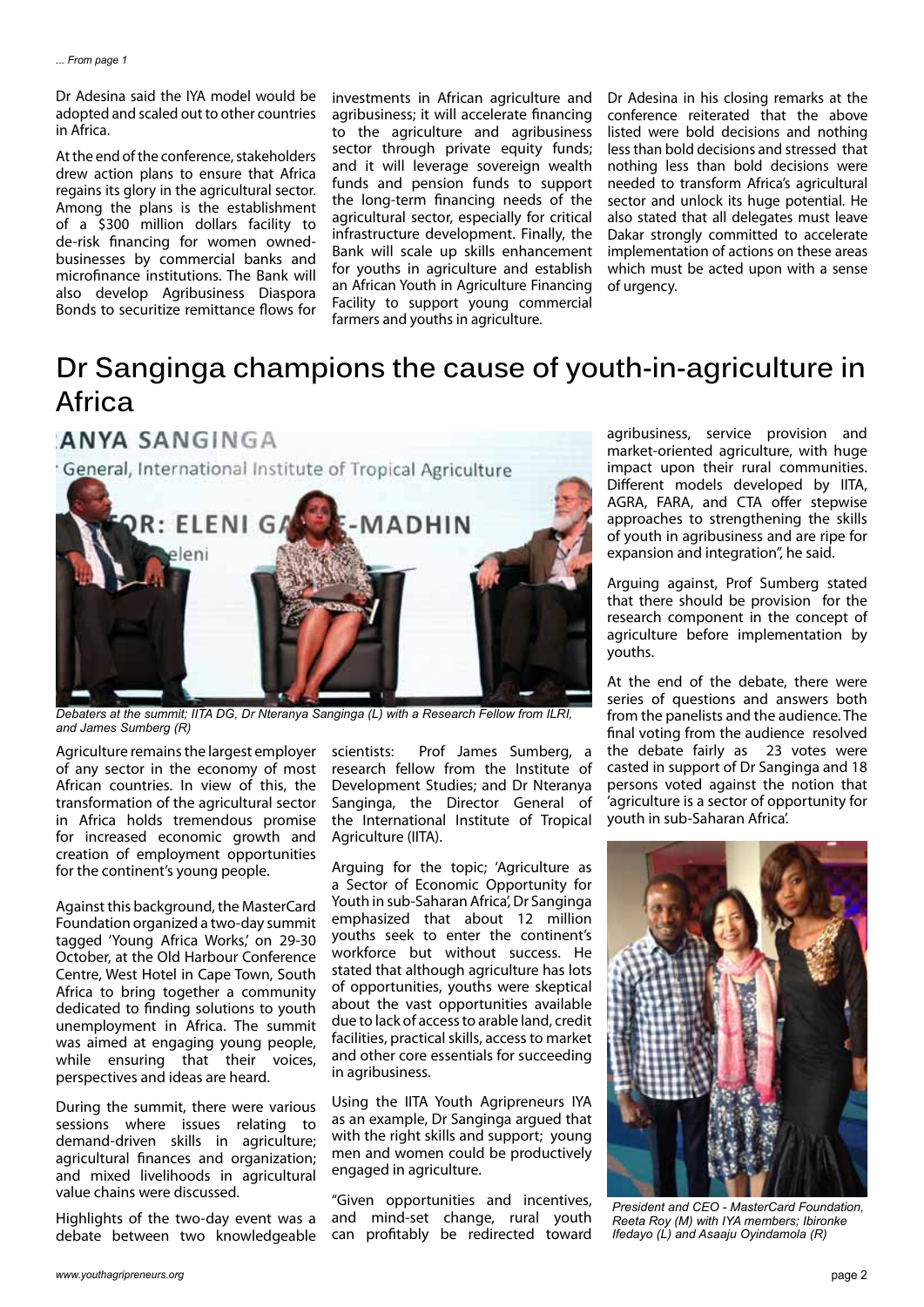



*The Green Wealth Agripreneurs with the IITA DG, Dr Nteranya Sanginga (sitting-3rd from left) and some management staff of IITA*

On May 25 2015, a new team of agripreneurs which will serve as Team B of the IITA Youth Agripreneurs (IYA) was established.

The new agripreneurs known as the Green Wealth Agripreneurs were selected after a 3-day workshop organized by IYA for the 2015 National Youth Service Corps (NYSC) in IITA.

The Green Wealth Agripreneurs who are the incubatees of IYA will undergo training with IYA for eighteen months after which they will develop a convincing business plan that will enable them have access to a loan to establish their own agribusiness enterprise.

This effort is part of IYA's goal to reorient youths towards more productive engagements in agriculture through<br>expanded opportunities. market expanded opportunities, market agriculture and provision.

During the workshop, the youth corps were taken through series of activities, values, and the core techniques involved in agribusiness.

With over 80 participants who attended the workshop and indicated interest in the program, 30 of them were selected after series of interviews and screening. The 30 who were chosen based on merit are currently making use of the old IYA office at the FAO yard in the International

Institute of Tropical Agriculture (IITA). The Green Wealth Agripreneurs, fully resumed operations in June and have started trying their hands on value addition of some of the staple crops after embarking on various educational visits to some farms and agribusiness enterprise within the South West region of Nigeria.

Among the value added products being developed by the Green Wealth Agripreneurs is *Sneh Balls* which is a snack made from soybean and coated with high quality cassava flour. The product which was launched on 19 August is currently going through series of palatability tests to make it acceptable in the Nigerian market. There are prospects of exporting the product outside the country as it is another substitute for peanut.

Using the Youth Agripreneur Groups (YAG) guidelines, the incubatees will receive both classroom and practical trainings on the mandate crops of the IITA by the capacity building arm of IYA within the stipulated time of their incubation.

The YAG guideline is a document written and compiled by Dr Paul Wommer and members of the Capacity Building unit of IYA to serve as an operational guide for the incubatees. With the YAG guideline, the incubatees during an initial 3 months will begin training on agribusiness and

incubation. Between the 4th to 6th months, the incubatees will initiate enterprises on modern farming and marketing. From the 6th to 9th month of incubation, the value addition enterprise and youth outreach programme will be initiated. Starting from the 10th – 15th month, experiential learning across core enterprises conducted with rotational responsibilities and tasks will begin. The period will also experience the beginning of business plans.

During the 16th – 18th month, it is expected that the business plans and loans should have been completed. At this point, the incubatees should have been able to map out a clear definition of their business enterprise. This is the point where incentives will be given for business startups.

The Director General of IITA, Dr Nteranya Sanginga while advising the new group, talked about the opportunities available for the youth across the agriculture value chain. He enjoined them to embrace agriculture as a business and bring in innovative ideas that would lead to the establishment of more agribusiness enterprises.

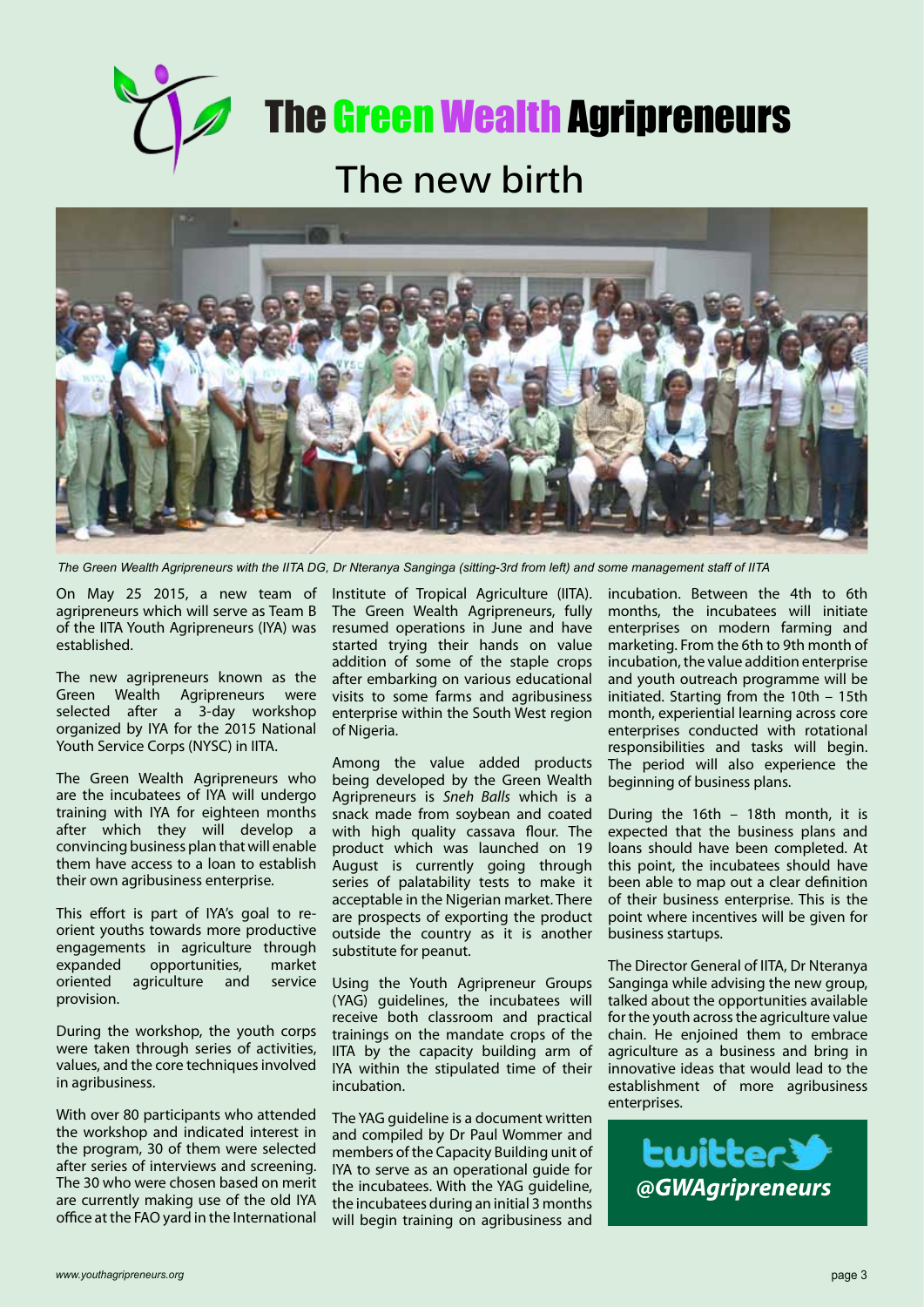# **Meet the Green Wealth Agripreneurs**

# **ADUNOYE OLUYEMI VICTORY**

I studied Crop Production and Protection from Obafemi Awolowo University, and I was posted to IITA where I served at Genetic Resource Center (GRC). I



believe agriculture in Nigeria can be better than where it is presently. I believe being in this system will provide the right exposure and experience needed in my field and even beyond it. I aspire to be one of the top agripreneurs Nigeria has ever produced.

# **AZUNNAYA VICTOR IFEANYICHUKWU**

I am a graduate of Food Science and Technology from Michael Okpara University of Agriculture, Umudike. I worked with High Quality Cassava Flour



Value Chain Project unit during my one year national service at IITA. I joined the IYA program because it will help me in achieving the dream of becoming a tool for advocacy for youth in agriculture, and also owning my agribusiness venture.

# **ADEDIGBA ABISOLA TEMILADE**

I'm a graduate of Law from the University of Ibadan and the Nigerian Law School. I worked in the Project Administration Office of IITA,



Ibadan. I look forward to getting a hands-on experience in agribusiness and at the same time, fine-tuning my interest in Agricultural and Food Law.

# **ADIGUN MODINAT ADENIKE**

I am a graduate of Agronomy from Ladoke Akintola University of Technology, Ogbomoso. I worked with the Agronomy unit of IITA, Ibadan



during my NYSC program. Being an agronomist has really exposed me to the great impact agriculture can play in sustainable development of any

country. I see this IYA program as a platform for me to be fully equipped with the knowledge, expertise and experience needed to manage and sustain an agribusiness venture, thereby creating an avenue to also empower local women and youths in general.

### **CHIANU ANDREW CHIDIEBERE**

I studied Agric Economics and Extension from Enugu State University of Science and Technology.



was posted to IITA for my NYSC where I worked with the Social Economics Unit. The program will equip me with the necessary skills to becoming a successful agripreneur and being at the forefront of agricultural development.

# **DANIYAN OLUWAFUNMILAYO**

I studied English Language at the University of Ilorin. I was posted to IITA where I worked with the Community<br>Resource Center Resource Unit. This is a rare opportunity for



youths and for me as a person, and I hope to make the best use of it.

#### **HASSAN HALIMOT OMOTOKE**

I am an Electronics/ Electrical Engineer, and attended Ladoke Akintola University of **Technology** 



(LAUTECH) Ogbomoso, Oyo State. I worked with the Supply Chain and the Telecommunication/ICT Units of IITA. I am proud to be part of the initiative, which is to mitigate unemployment, hunger and poverty in Africa.

# **OKUNLOLA FESTUS OLUWADAMISI**

I am a graduate of Plant Breeding and Seed Technology from the Federal University of A a r i c u l t u r e, Abeokuta. I worked with the Cassava Unit of



IITA, Ibadan. Agriculture is a sector that will always remain relevant because we eat every day. By joining the program, I hope to build my capacity in every area of agribusiness.

# **OGINNI YETUNDE ODUNAYO**

I studied Agricultural Extension and Rural Development from Federal University of Agriculture Abeokuta, and



served at the Cassava Weed Science Unit of IITA. The opportunity of being part of the Green Wealth Agripreneurs (GWA) has presented taking on the challenge to unlearn what I knew, and re-learn how agriculture must be practiced and explored as a business. It is my Dream to become an accomplished agripreneur, playing basic role in eradicating extreme poverty and hunger by creating Jobs, wealth, and healthy affordable farm produce.

# **OBAILA TIMI ABRAHAM**

I am a graduate of Agricultural Economics and Rural sociology from Niger Delta University. was posted to IITA where I served with the



EDIT Project (JIRCAS). Agriculture has never been a dream course right from childhood due to the myopic view and mindset we heard about it. Green Wealth Agripreneurs has changed this mindset and enlightened me that agriculture has a lot of entry points and hidden treasures that are unknown to many.

# **ONI WAHEED**

I am a graduate of Water Resources Management from Federal University of Agriculture, Abeokuta, Ogun State. I worked



*...Continue on page 5* with the EDIT Project (JIRCAS) unit of IITA during my National Youth Service Program. Agriculture has been something of inheritance with lots of unpleasant experiences especially in areas of marketing and post harvest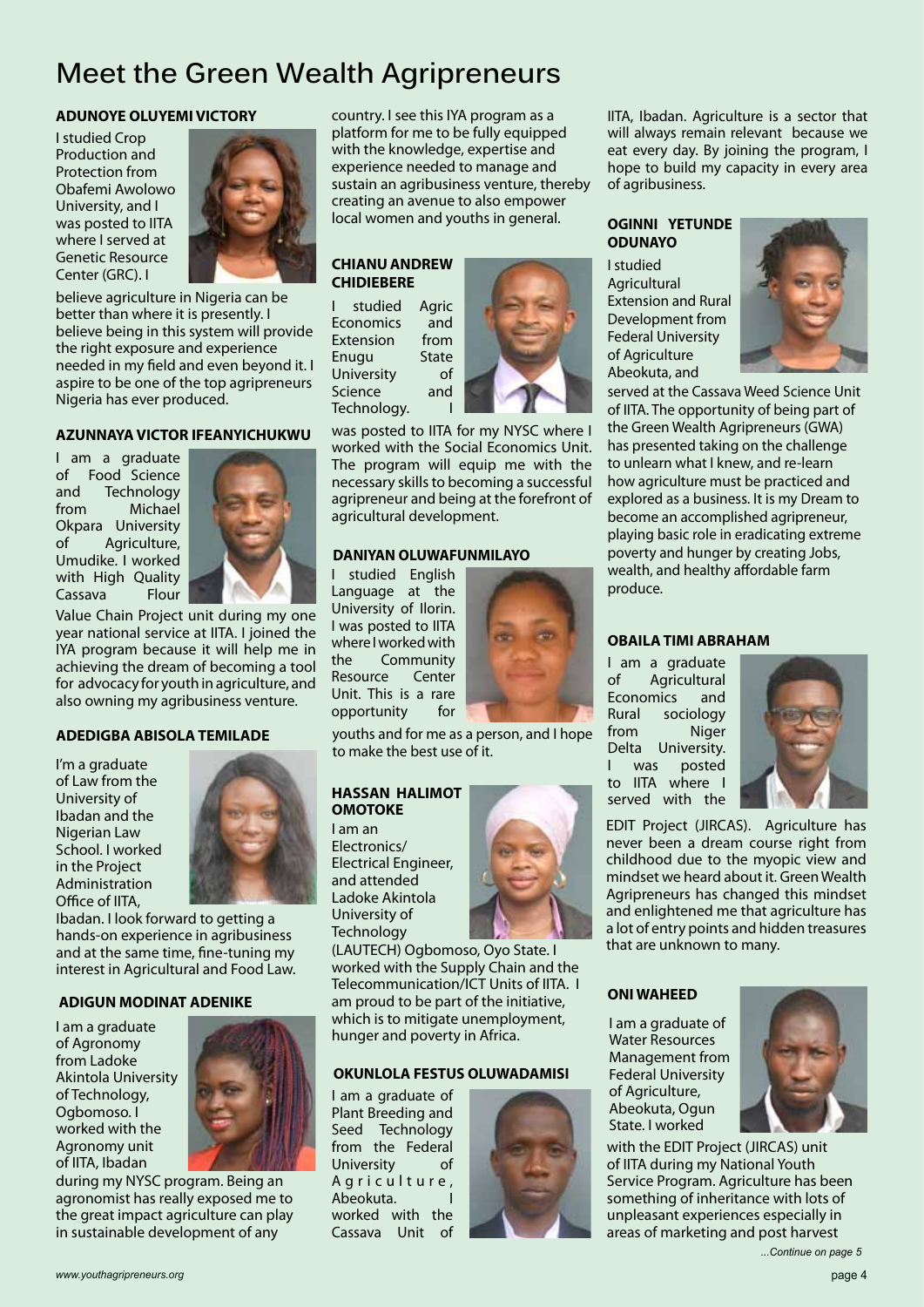handling. After attending series of workshops, seminars and trainings organized by IYA, I got motivated and challenged to be part of the world changers in agriculture. I really appreciate the relentless efforts and the interest of Dr Nteranya Sanginga in seeing the youth maximising their potentials through agriculture.

#### **OGUNWOLE OMOTOLA DORCAS**

I am a graduate of Agriculture from Ahmadu Bello University, Zaria. I served at the Banana and Plantain unit (IITA). I see agriculture as a key player in the



economy and my passion for agriculture grew after this discovery. The drive to be my boss and an employer of labour is another fascinating thing about agribusiness though it's dirty, the cash is cool. I see myself owning one of the biggest agro-processing factories in the next few years.

### **MUSTAPHA ISMAIL ADEMOLA**

I am a graduate of Statistics from the Ekiti State University (EKSU). I was posted to IITA during my National Youth



Service Corps (NYSC) where I worked at the Monitoring and Evaluation (M&E) unit.

After my NYSC, I participated in a 3-day entrepreneurial workshop on agribusiness and production techniques organised by IITA Youth Agripreneurs (IYA). I joined the program in July, 2015 and has since been exposed to a wide range of opportunities inherent in agribusiness. My dream job is to establish an organization that believes in youth of diverse backgrounds.

# **OJERINDE HAMMED ADEMOLA**

I am a graduate of Purchasing and Supply from The Polytechnic Ibadan, Oyo state. I was posted to IITA during my NYSC where I served at Supply



Chain Unit (SCU). I was inspired to embrace agriculture as a business through the speech of the AfDB President, Dr Akinwumi Adesina. But this further grew after attending the three-day entrepreneurial workshop on agribusiness, production techniques, and processing conducted by (IYA). I was inspired seeing other youths venture into agriculture.

### **OJONIYI OLADOYIN**

 I am a graduate of Animal Nutrition from Federal University of Agriculture Abeokuta. served with the International Livestock Research



Institute (ILRI). I want to be fully equipped with all agricultural practices, product advertisements, value added marketing strategies and sales of finished product.

### **ICHEKU OKWURUMEYA**

I am a graduate of Sociology from Covenant University. I served with the Cassava **Transformation** Agenda (CTA), IITA, Ibadan. My interest in GWA



is to be a part of the agribusiness team and be financially independent. I hope to be equipped with entrepreneurship skills needed for maximum success in agribusiness.

#### **OLADOKUN IBUKUNOLUWA OLUFUNMI**

I am a graduate of Agricultural E x t e n s i o n and Rural Development from the University of Ibadan. I had my NYSC at

the International Institute of Tropical Agriculture (IITA) under the Cassava Weed Management unit.

It used to be "Agriculture is the future" now it's glaring that the "future" has come to stare us right in the face. Thus, it becomes imperative as a youth to actively participate in this course of eradicating hunger, unemployment and poverty using agriculture. I am very privileged to be part of this revolution and hope to achieve these and much more through the GWA platform.

# **ONI HAMMED ADEDAPO**

I am a graduate of Plant Breeding and Seed Technology from Federal University of Agriculture Abeokuta. I served with



the Cassava Breeding unit, IITA. This golden opportunity to pass through IYA incubation will make my dream of becoming one of the foremost successful agripreneurs a reality.

# **ONYENDI CHITURU NGOZI**

I am a graduate of Agricultural Economics from Michael Okpara University of A g r i c u l t u r e Umudike, Abia State. I was posted to IITA where



served with the Cassava Transformation Agenda (CTA). I am glad to be part of the young agripreneurs who will successfully change the orientation of youths, rural farmers and the government about agriculture through value addition.

# **OLUWASEUN DEBORAH ADEDEJI**

I am a graduate of Agricultural Economics and Extension from Federal University of Technology Akure (FUTA), Ondo State. I did my Industrial



Training (IT) with the Cassava Breeding unit of IITA and my NYSC with the Cassava Transformation Agenda (CTA) project also in IITA.

The call to join the agripreneurs was good and timely so I responded gladly to it. We are in the era where the nation and Africa at large is falling back to agriculture as a means to sustain the economy. I am happy to be a part of the movement. Big thanks to the Director General, Dr Nteranya Sanginga for believing in us.

### **SESUGH TERVER BENJAMIN**

I studied accountancy at the Benue State University and served with the Cassava

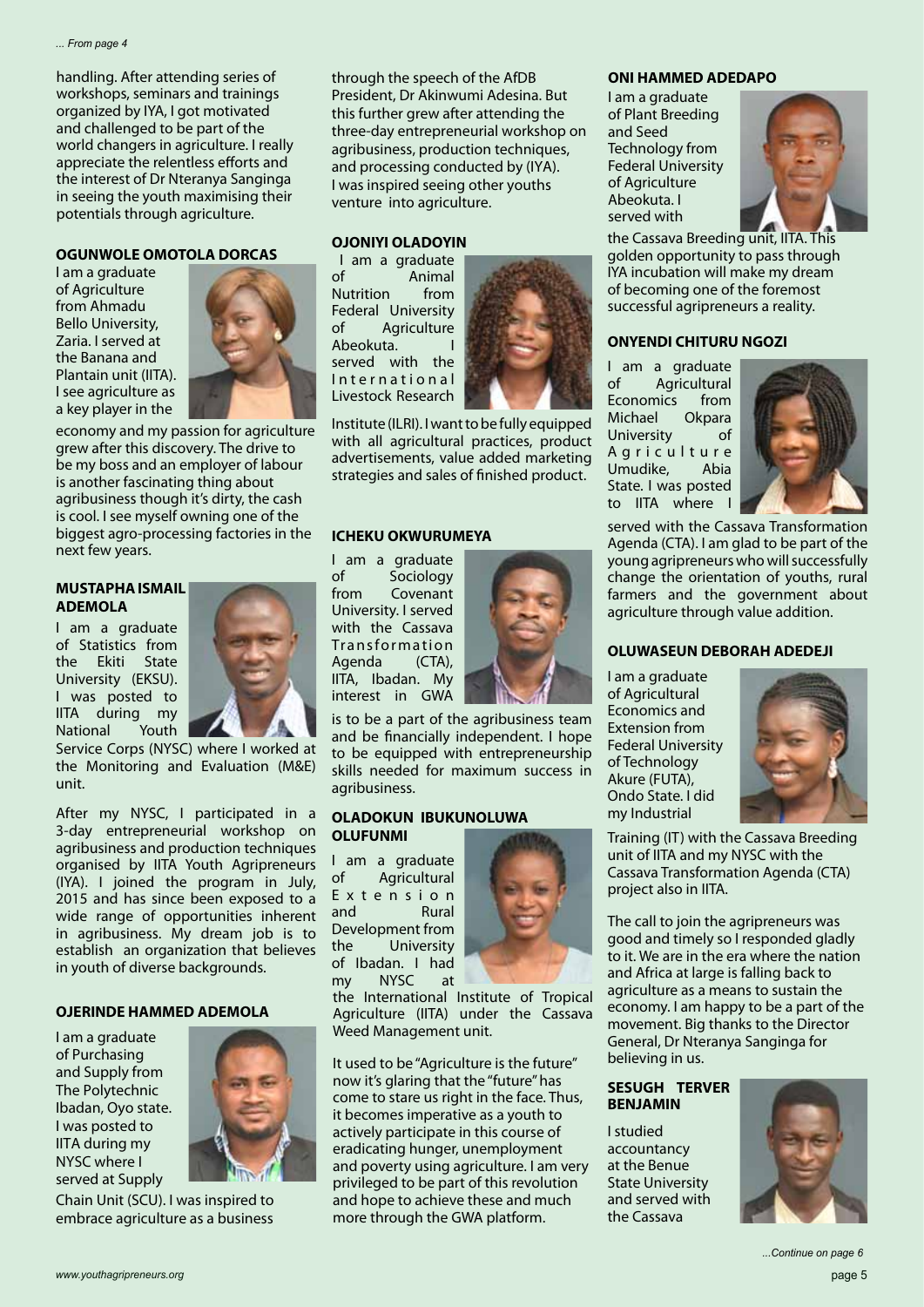Transformation Agenda (CTA) unit of IITA. I am from Benue State and coming from a state where agriculture is practiced, I was very excited and motivated after a workshop organised by IYA which changed my perception about agriculture. I have learnt I can practice it as a very profitable business. Being part of this programme, I have a very positive feeling about it, because it has not only proved the fact that wealth emanates from the soil , but also undoubtedly promises a bright future for the youths of Nigeria.

#### **TINUOLA ADEDOKUN**

I studied Accounting at the Osun State University, Osogbo. I was posted to IITA where I worked in the Supply Chain Unit. I participated in



the 3-day entrepreneurial workshop on agribusiness, production technique and processing organized by the (IYA) which opened my eyes to a lot of benefits in agriculture. It is a great privilege to be part of this wonderful group (Green Wealth Agripreneurs). It has given me the opportunity to diversify and appreciate how profitable agribusiness can be.

#### **ADEOLUWA ADURAGBA TITILAYO**

I studied French at the Ekiti State University (EKSU). I served with the Cassava Weed Management Project (CWMP) of the International Institute of Tropical



Agriculture (IITA) in obedience to the clarion call of the National Youth Service Corps (NYSC).

I seek to expand my knowledge horizon, while I bridge the language barrier between the youth agripreneurs and the Francophone agriculturists with my translation experience and lots more.

### **VERONICA MAGAJI**

I graduated from Federal University of Technology Yola, with a degree in Agricultural Economics and Extension.

Agriculture is and will continue to be the world's source of food production and a strong source of raw materials for a lot of industries. If youths relent or are not encouraged to



go into agriculture, what do we expect of the future? I see agriculture as a great gift to mankind but serious efforts have not been put in place to extend our innovations, discoveries, inventions to the farmers so as to boost yield and keep our industries functioning.

#### **YUSUF ISMAIL BABATUNDE**

I studied Agriculture and B i o - r e s o u r c e engineering at the Federal University of Technology, Minna. I was posted to Oyo State for my NYSC



and my place of primary assignment was IITA Ibadan. I served in HarvestPlus for the remaining 11months of my service year.

I joined the program Green Wealth Agripreneur because it basically deals with youth from diverse disciplines synergising to achieve great goals in agriculture. From the program, I want to learn how to be self reliant, agribusiness inclined, get connected with technical advisers, and improve my dexterity technology wise in the agricultural sector.

I studied Economics at Bowen University. I was posted to IITA where I answered my one year national call to service at the HOTCAT unit.

I strongly believe that as long as this drive for development in agriculture continues, problems of poverty, unemployment and income inequality will be addressed.

The Nigerian economy will be better for it. I am here to develop entrepreneurial skills and enjoy the benefits of teamwork.

#### **ADEDEJI LUKMAN IFEDOLAPO**

I graduated from Federal University of Technology Minna Niger State, with a degree in Mathematics and Computer Science. I was posted to IITA for my NYSC,



where I served with the Monitoring and Evaluation Unit (M&E) for a year. I got interested in IYA after the 3-day training that was held at IITA. I was able to see agriculture as not just for people in the rural areas but as a business; a way of reducing unemployment and poverty. At the end of this program, I hope to have a broad knowledge in setting up agribusiness enterprises so as to employ people (reduce unemployment) and at the same time reduce poverty.

#### **OYEBAMIJI OLUWAFEMI TEMIDAYO**

I am a graduate of Plant Breeding and Seed Technology from Federal University of Agriculture Abeokuta, Ogun state, Nigeria. I was posted to IITA



Ibadan where I served with the Cassava Breeding Unit while observing my one year national call to service (NYSC). The youths are a strategic tool in the agriculture revolution currently on-going in Africa. I see a chance to unlock and tap into the riches in agriculture. I am convinced that this program will equip me with all the skills necessary to seize this opportunity.

# **ADEWOLE ADEDAMOLA ELIZABETH OYENIYI OYELEKAN**

I studied microbiology at Bowen University, Nigeria. I answered my national call to service at IITA's Business Incubation Platform (BIP)



where I worked<br>with the Nodumax Unit. I believe this agripreneurs program will broaden my knowledge in agriculture and the challenges in it, in order to know the appropriate research to carry out in agribusiness. It will also help me with skills to influence youths by mentoring them on the great benefits of agriculture to the world.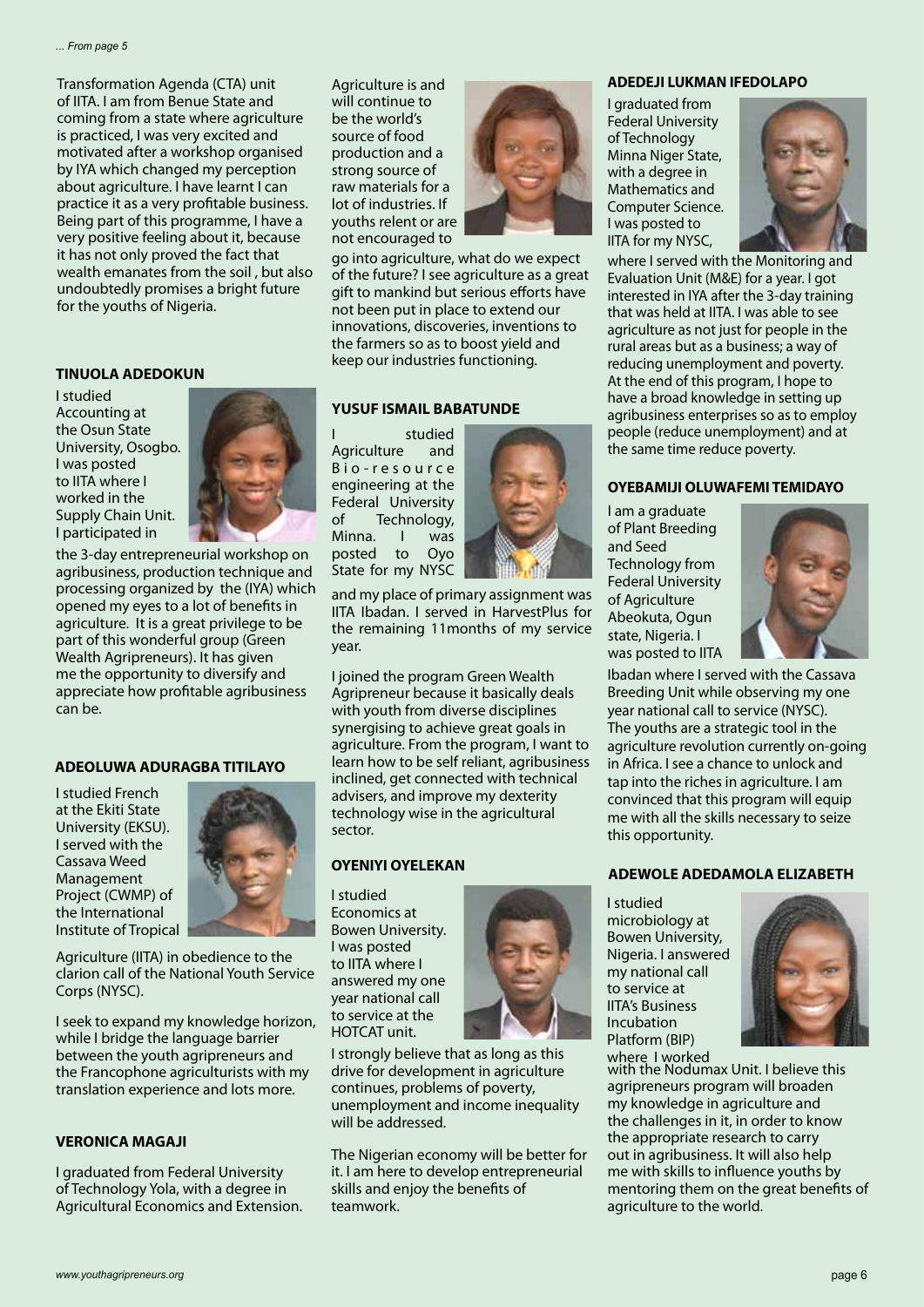# **IYA premieres debate on agriculture**



*IYA debaters; Ibironke Ifedayo (L), and Osaaju Oyindamola (R)*

Prior to the debate between the Director General of IITA, Dr Nteranya Sanginga; and Prof James Sumberg, a Research Fellow with the Institute of Development Studies; the IITA Youth Agripreneurs (IYA) organized a debate to express the youth's view on the topic; "Agriculture is a Sector of Economic Opportunity for Youth in sub-Saharan Africa."

The debate, which was first of the kind in the history of IITA, was aimed at enabling youths express their views on the topic to be debated by Dr Sanginga and Prof Sumberg at the summit.

The debaters, Ogunwole Dorcas, Oni Waheed, Ibironke Ifedayo and Asaaju Oyindamola who were selected from the GreenWealth Agripreneurs and IITA Youth Agripreneurs argued extensively for and against the topic.

Moderated by Dr Eric Koper, the debaters during the session made presentations showing statistics to support their arguments for and against the topic.

During her presentation, Dorcas who spoke in support of the topic stated that about 20 million youths enter the labor the agricultural sector is the only sector which has the capacity to absorb the large number of unemployed youth due to the various opportunities which are available along the agriculture value chain. She added that the aging population of the farmers in Africa is another reason why youths should be given the chance to explore and bring

innovative ideas that would change the face of agriculture.

Speaking against the topic, Waheed stressed that youths are impatient and are not likely to have the ability to manage the risks involved in agriculture. The risks highlighted during his presentation include drought and flood, disease and pest, slow returns on investment and unfavorable government policies.

Using the IYA's case as an example, Oyindamola who also spoke in support of the topic said, if youths were given the necessary support and training with a change in mindset, they could earn a living in agriculture and increase their income from zero dollars to 500 dollars per month. While adding that other sectors of the economy also needed agriculture to survive.

On his part, Ifedayo who argued against the topic said attitude change in youth is not measurable. He argued that, youths are active, dynamic and vibrant while agriculture according to him is passive, static and uninteresting.

At the end of the debate, participants voted in support of agriculture being a sector of economic opportunity for youth in sub-Saharan Africa.



market in Africa yearly. She stressed that *A cross-section of the participants casting votes during the debate*

# **Agripreneurs promote products at HarvestPlus food fair**

HarvestPlus Nigeria organized the firstever Nutritious Food Fair in Nigeria, on 4-5 November 2015 at the IITA station in Kubwa, Abuja. Tagged; 'Closing the Nutrition Gap: Prospects for Bio-fortified Food', the food fair was aimed at creating

for nutritious food. The Vice President of the Federal Republic of Nigeria, Yemi Osinbajo who was represented by Arch Sunday Echono stated that the government recognized the effort of

awareness and stimulating the demand HarvestPlus and IITA in trying to address the issue of malnutrition in children and women. The Head of the IITA station in Abuja, Dr Gbassey Tarawali in his remarks during the opening ceremony, said, "IITA supports the vision of HarvestPlus to